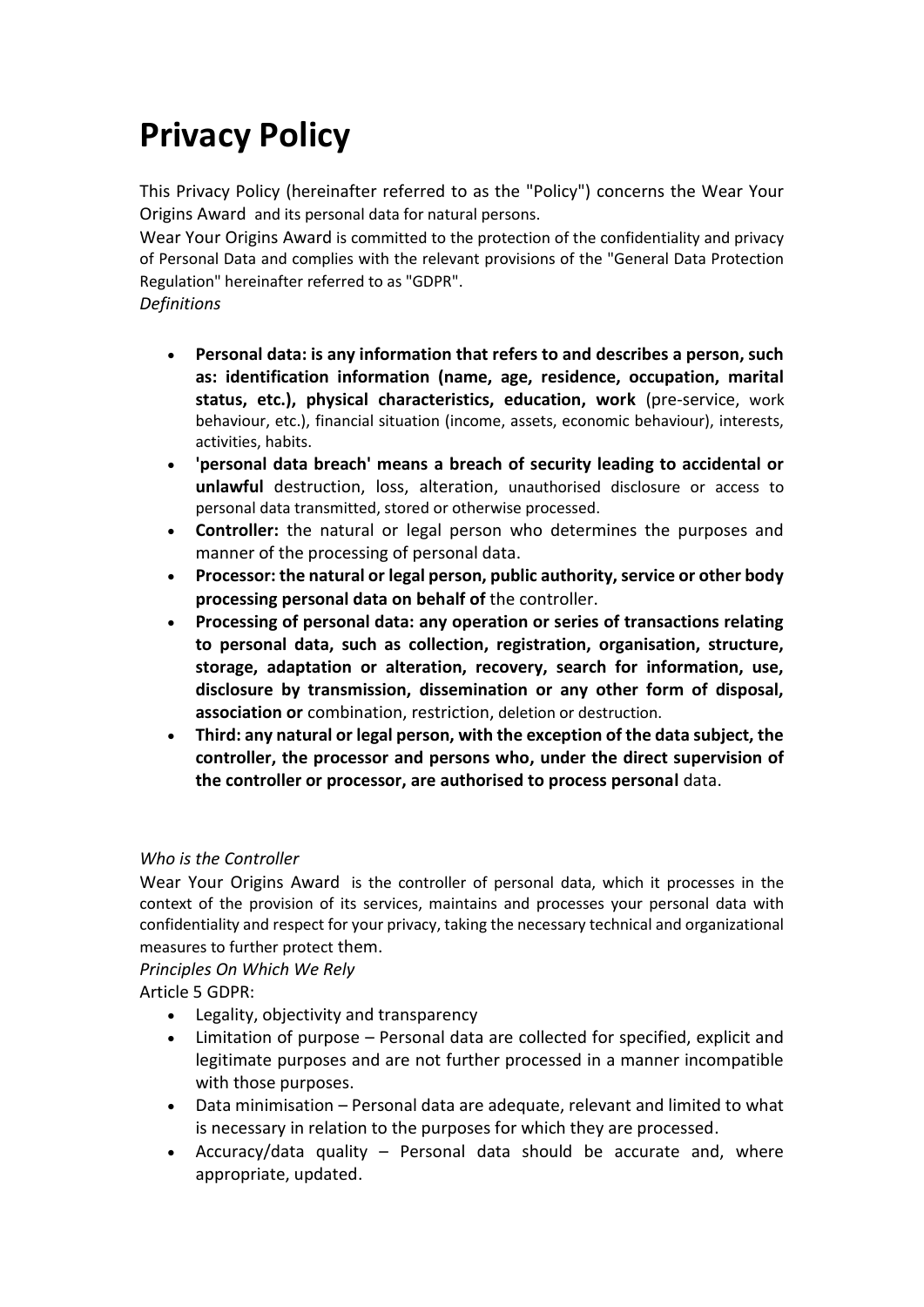- Preservation Personal data must be kept no longer than necessary or required by law
- $\bullet$  Integrity and confidentiality Security must be guaranteed, in particular protection against unauthorised or unlawful treatment and accidental destruction or damage, using appropriate technical or organisational measures.
- Accountability Authority.

#### *Collection of Personal Data*

We collect information about you, including in the following cases:

- **When you** contact us directly, through our website, to request information about the services we offer.
- **If you** buy a service from us.
- If your personal data is**transmitted to us by Companies,**partners or other third parties.
- During the **pre-service** stage in order to get in touch with you and recommend the best possible solution.
- When you contact us directly, through our website or through ads we have posted on other websites or in the press, for a job by sending **your CV.**

We also collect data occasionally, from third parties, that may lawfully transmit to us information about our clients or whose records we may legally access, such as our external partners, Credit And Fraud Information Providers, lawyers, public services (administrative, tax, judicial, regulatory, insurance funds) or other NDAPs or NPDs. Personal data is processed for the purposes as detailed below.

Please help us keep your information up to date by informing us of any changes to your personal data.

*What Kind of Personal Data We Collect About You*

The following categories of data about you may be collected and further processed as described in this Policy:

- Contact Information (e.g. Name, Address, No. Phone, email)
- Occupational Status Information (e.g. Occupation, studies)
- Identification data (e.g. IP address)
- Application/web/social media data (e.g. cookies)
- Data and other data necessary for the conduct of the Festival

*Categories of Personal Data Subjects* Categories of subjects include: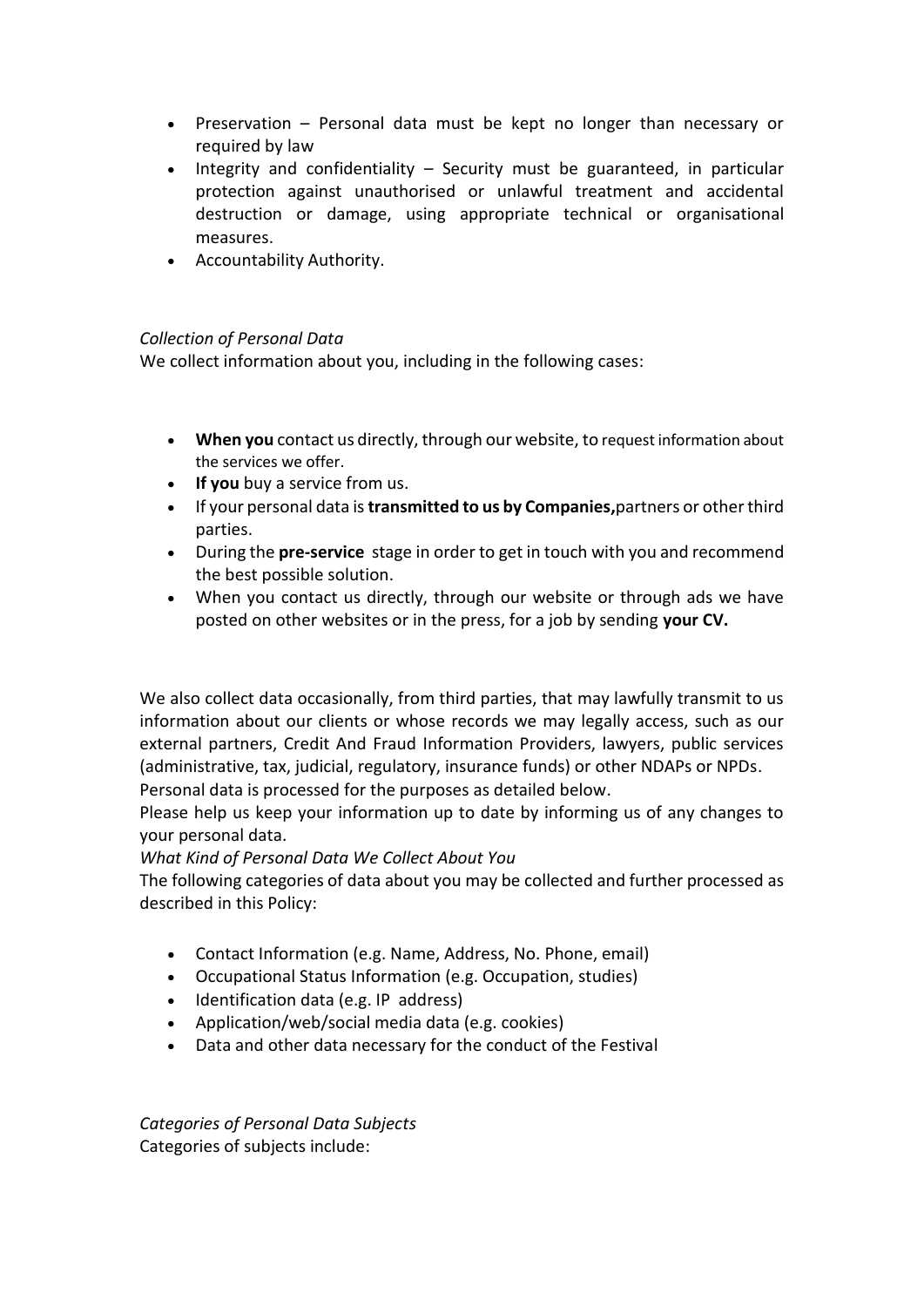- Customers
- Partners
- Leads
- **MKO**
- Suppliers
- Natural persons in their capacity as employees, directors or partners in a legal person.
- Third parties involved in events related to the provision of our services.
- Our staff

*What are the Purposes of Processing & the Legal Basis of Data Processing*

The processing of personal data is based on one of the "legal bases" as referred to in Article 6 §1 of the GDPR. An explanation of the legal bases for processing is available in Annex 1 hereto. The legal basis on which the processing of each use of your data is based refers to each processing purpose.

**Participation management –** for the processing of the sale, the configuration of the appropriate solution and the management of the Contract. (Article 6§1(a), 6§1(b) and 6§1(f) GDPR)

The provision of personal data in the context of the provision of services is a contractual obligation and their non-provision will affect the proper performance of the contract or make it impossible.

**Support participants** – to answer questions and support about our services. (Article 6§1(a), 6§1(b) and 6§1(f) GDPR)

**Promotion and Marketing Actions – to answer questions and to inform about our news and services** (Article 6§1(a) and 6§1(f) GDPR)

The marketing consensus can be revoked at any time, with effect for the future.

**Compliance with our Legal Interests – e.g. to improve our services, prevent and detect fraud against us** [Article 6§1,(f) GDPR]

**Compliance with our Legal Obligations – to comply with our legal obligations to police, regulatory, tax, accounting, auditors, judicial authorities and agencies**[Article 6§1(c) GDPR]

The provision of personal data as above is a statutory obligation which depends on the specific request.

**Processing of Specific Categories of Data: In accordance with Article 9 §1 and 2 of the GDPR, the processing of specific categories of data is permitted only in the specific cases specified by law, including the provision of consent under Article** 9§2(a).

*How We Ensure the Security of Personal Data*

We ensure that personal data are processed, in compliance with policies and procedures in accordance with the purposes of processing. For example, the following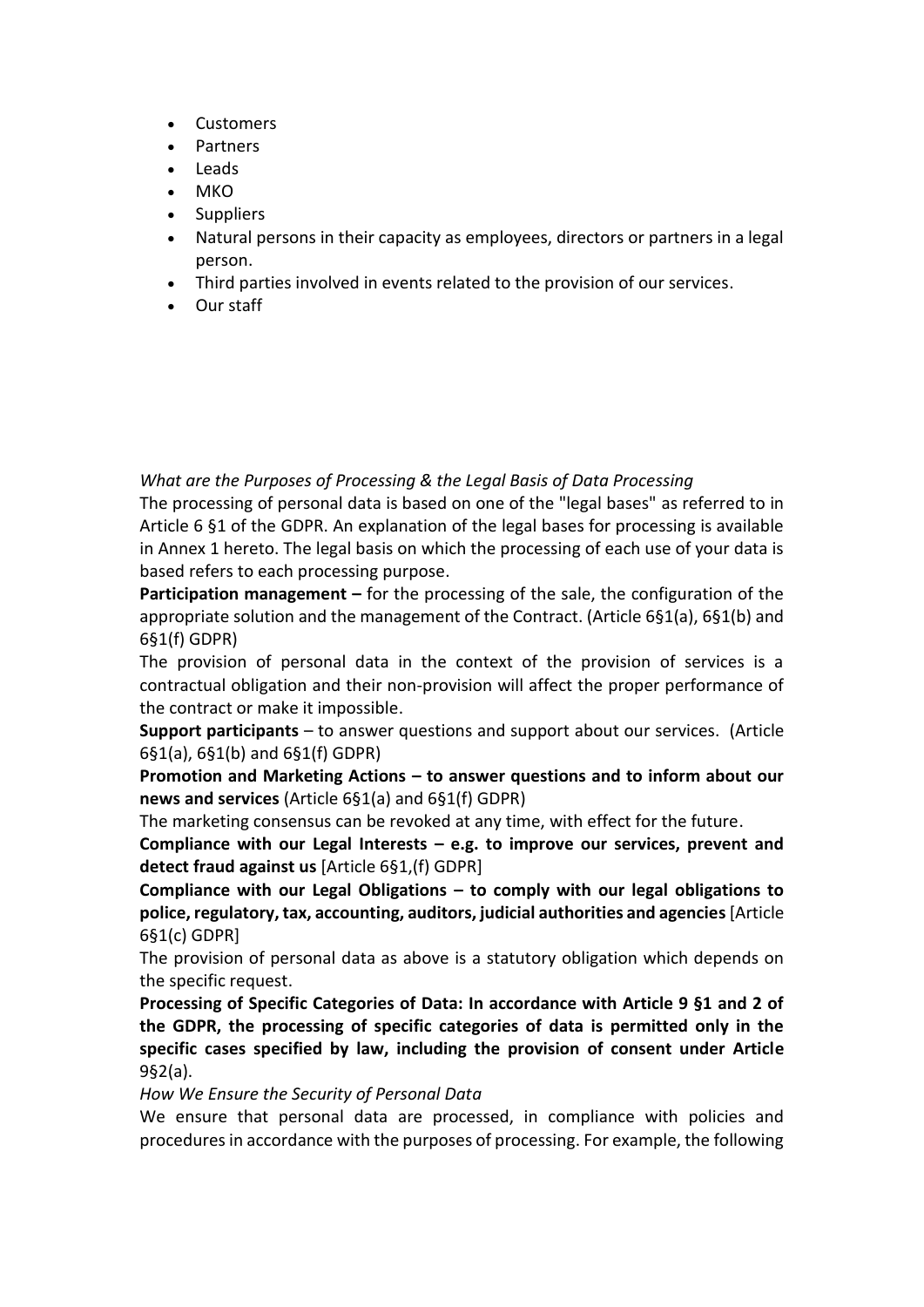security measures are used to protect personal data against misuse or any other form of unauthorized processing:

- Access to personal data shall be limited to only a certain number of persons authorised for those purposes.
- The staff of the competent departments responsible for the management of your contract, is bound by confidentiality clauses having classified and limited access, only to those necessary to complete the provision of the service.
- Sensitive data is stored on a computer with authorized access. Also in paper form they are locked in lockers where only authorized persons have access.
- We select trusted partners who are bound in writing in accordance with Article 28 §4 of the GDPR with the same privacy obligations. We reserve the right of control over them Article 28 §3(h).
- Computer systems used to process data are technically isolated from other systems in order to prevent unauthorized access, for example through hacking.
- In addition, access to these computer systems is monitored on a permanent basis in order to detect and prevent illegal use at an early stage.

### *For How Long We Store Data*

We store personal data for as long as required by the respective processing purpose and any other permitted linked purpose. The data shall be retained for the duration of our contract and, after its expiry, for as long as provided for by applicable law. Information that is no longer necessary is safely destroyed or anonymised. Especially for the data we process based on your consent (e.g. for marketing purposes), they are kept from the receipt of the relevant consent until it is revoked. We restrict access to your data to the persons who need to use it for that purpose. In particular, with regard to training programmes, the data used for the submission and/or management of the training programme, after the completion of the relationship between us, shall be kept for a minimum of 10 years. At the end of this period they are destroyed.

#### *Who Are the Recipients of Data*

The personal data we collect may be transmitted to third parties, provided that the legality of the transfer is justified.

Furthermore, where the legality of the transfer is justified, personal data may be communicated to the following categories of recipients:

- Participants in the Festival are our individuals or companies, for which we act as "Processors", who are "Processors".
- Our members or partners who may process your personal data under our instructions.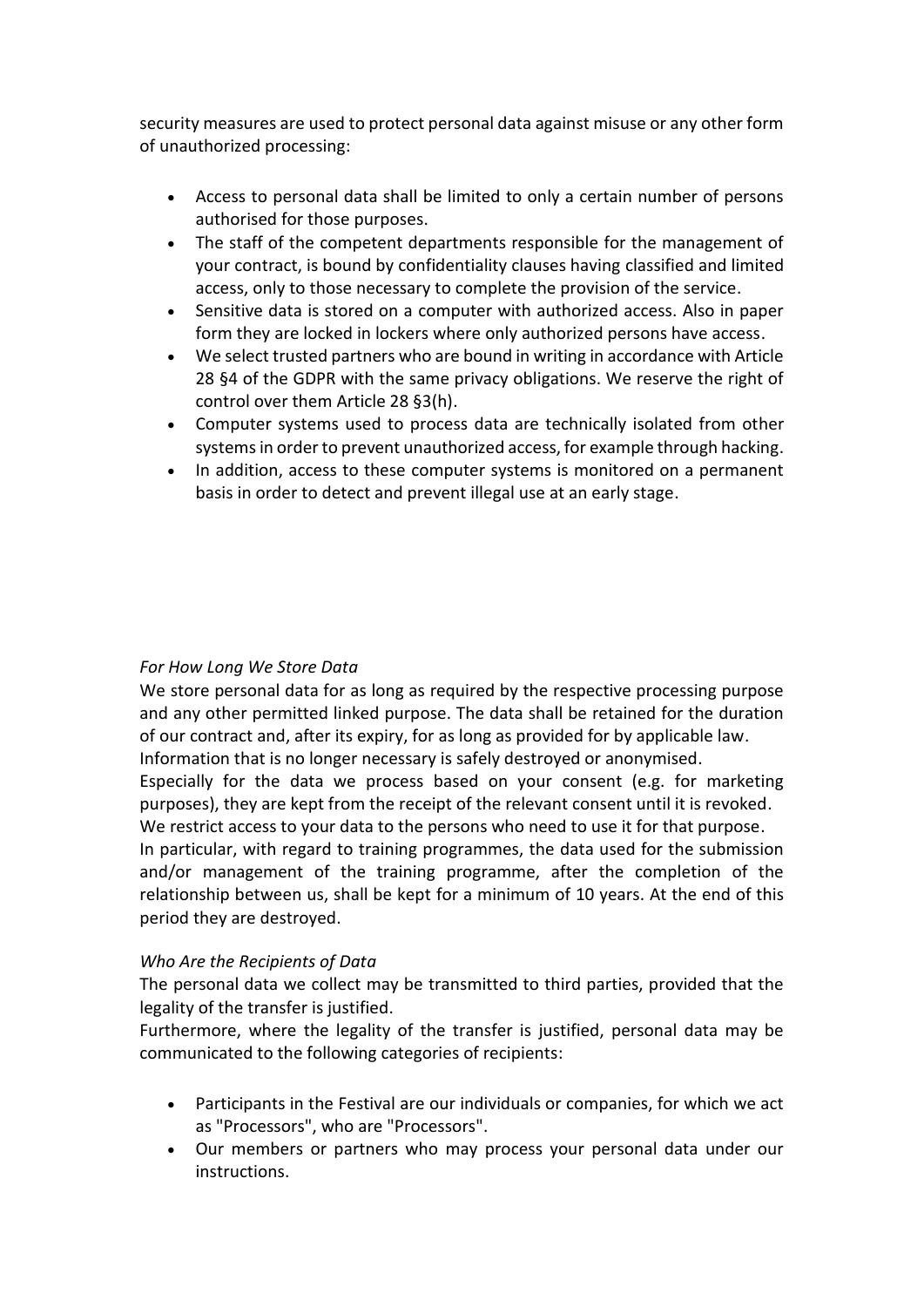- Cooperating companies within the framework of their responsibilities.
- External partners, who are bound in writing in accordance with Article 28 §4 of the GDPR with the same obligations with regard to the protection of personal data.
- Any supervisory authority, as required by the applicable supervisory framework.
- Any public or judicial authority, if required by law or by a court order.

Wear Your Origins Award uses a number of services that cooperate in the provision of the services mentioned.

Although the transmission of data over the internet or a website cannot be guaranteed to protect against cyberattacks, both we and our partners are working to maintain physical, electronic and procedural security measures to protect your data.

#### *Where the Processing Takes Place*

Participants' personal data are processed within the European Economic Area (EEA). If an investigation into the provision of services is required outside the EEA, then this is done with your express consent[Article 49, §4(a)].

#### *Violation of Personal Data*

In the event of a breach of the security and integrity of the data available to us concerning personal data, Wear Your Origins Award will take the following measures (in accordance with Articles 33 and 34 of the GDPR):

- It will examine and evaluate the procedures required to limit the infringement of the
- It will assess the risk and its impact on the rights and freedoms of data subjects.
- It will try to reduce as much damage as possible that has been or can be caused.
- It will notify within 72 hours of knowing of the breach, if required
- It will assess the impact on privacy and take appropriate measures to prevent a recurrence of the breach.

#### *Your Rights as a Data Subject and how you can exercise them*

You have the right to request access to your personal data, correction/deletion of your personal data, restriction of processing, right to object to the processing and/or exercise your right to data portability.

If data processing is based on your consent, you may withdraw your consent at any time, with effect for the future.

In more detail, you have the right to:

a. Access: Right to be informed about the processing of data by us, and right of access to data.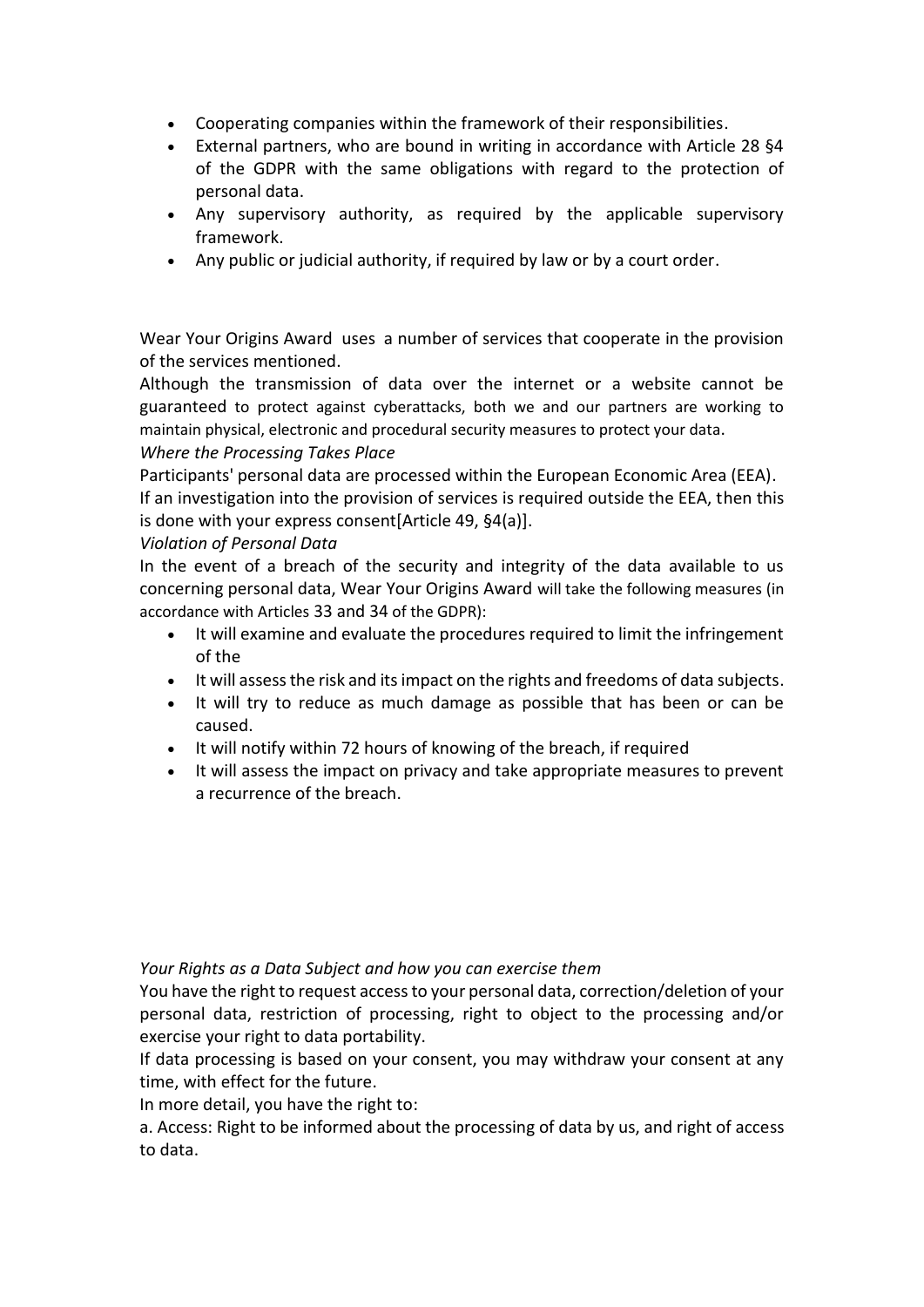b. Correction: Right to request correction or completion of your data, if these are inaccurate or incomplete.

c. Delete: Right to request the deletion of your data. This right can be met if:

- Data are no longer necessary for the purposes for which they were collected.
- If there is no other legal basis for processing beyond consent.
- If you exercise your right to object (see below)
- If the data have been processed contrary to the applicable legislative provisions
- If the data must be deleted in order to comply with a legal obligation.

We reserve the right to refuse to satisfy the above right if the processing of the data is necessary for the fulfilment of our legal obligation, for reasons of public interest or the establishment, exercise or support of legal claims (Article 17 §3).

d. Restriction of processing: Right to mark the data, with the aim of limiting their processing. For example, when you have questioned the accuracy of your personal data, for the period required for verification.

e. Portability: Right to receive your data in a structured, commonly used and readable format by machines as well as to request that it be transmitted, both to you and to another person who will process it.

F. Objection: Right to object at any time to your data processing, including profiling, also when the processing reason relates to online marketing.

Fr Greece will review your request and reply to you within one month of receipt of the request either for its satisfaction or for the objective reasons preventing its satisfaction or, given the complexity of the request and the number of requests, within an additional two months. (Article 12 §3)

The exercise of these rights takes place at no cost to you, by sending arequest/letter/email to the Data Controller.

If you are not satisfied with our use of your data or our response to the exercise of your above rights, you are entitled to lodge a complaint with the Privacy Authority.

You may exercise the above rights in the contact details listed below.

*Contact Details of the Controller*

For any matter regarding the processing of your personal data and the exercise of your above rights, you can contact us bye-mail: award@wearyourorigins.com and by post at: *Contact Details of the Privacy Authority*

Phone: +30 21064.75.600, e-mail: contact@dpa. gr and postal address: Kifisias Avenue 1-3, TK 115 23, Athens.

*Cookies*

Cookies are important for the effective operation of the website <https://wearyourorigins.com/> and to improve your online experience. Click "Accept cookies"to continue or select"More information" to see detailed descriptions of cookies and choose whether to accept certain cookies or not.

What are cookies?

Cookies are small text [f](https://raiseyourvoice.gr/)iles that contain information stored in your computer's web browser when browsing https[://wearyourorigins.com/](https://wearyourorigins.com/). These cookies can be removed at any time, as you can modify your browser settings to reject some or all cookies.